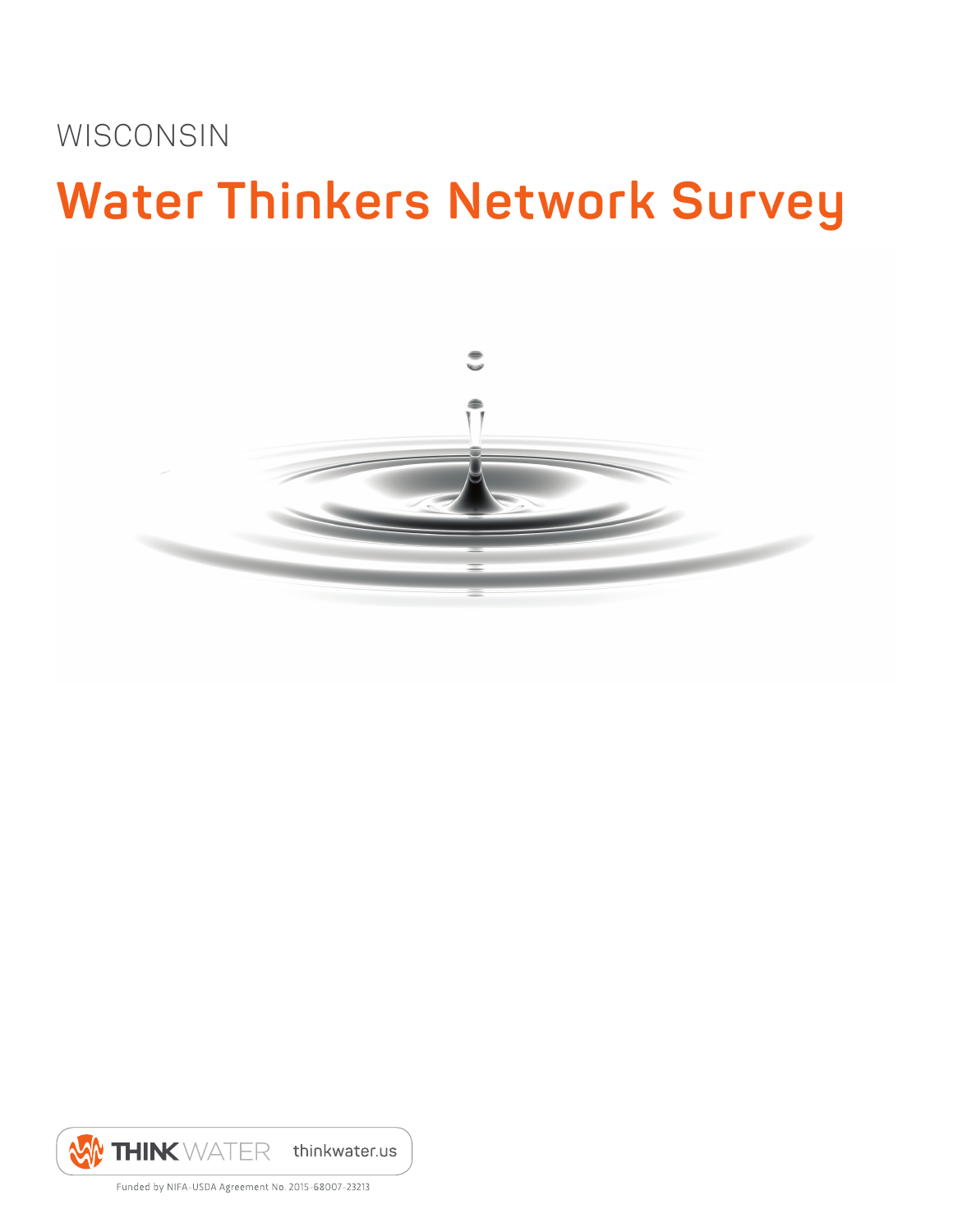1. Approximately, for how long have you been involved with the Wisconsin Water Thinkers Network?

 $\bigcirc$  0-6 months  $\bigcirc$  7-12 months  $\bigcirc$  More than 12 months  $\bigcirc$  Don't know 

2. Are you, or have you ever been, a member of the Wisconsin Water Thinkers Network leadership team?

 $\bigcirc$  Yes

 $\bigcirc$  No

 $\bigcirc$  Don't know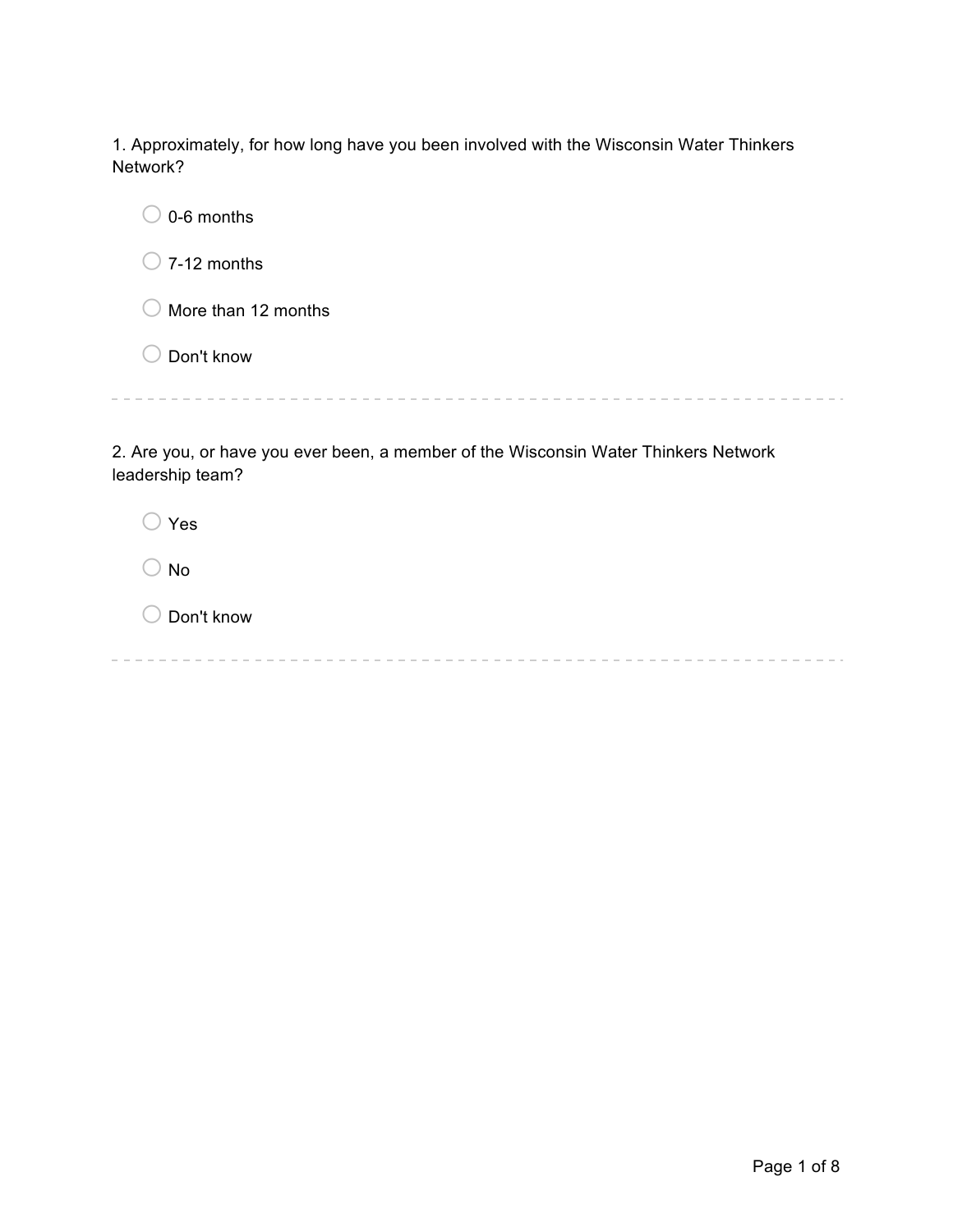3. Which of the following Wisconsin Water Thinkers Network activities have you participated in? **(Select all that apply.)**

|            | Webinars on systems thinking                                                                |
|------------|---------------------------------------------------------------------------------------------|
|            | Online systems thinking trainings                                                           |
|            | Wisconsin Water Thinkers Network Community of Practice                                      |
|            | In-person gatherings                                                                        |
|            | Accessing online systems thinking resources<br>(e.g. ThinkWater infographics, videos, etc.) |
|            | Reading the Wisconsin Water Thinkers Network newsletter                                     |
|            | None of the above                                                                           |
| Page Breal |                                                                                             |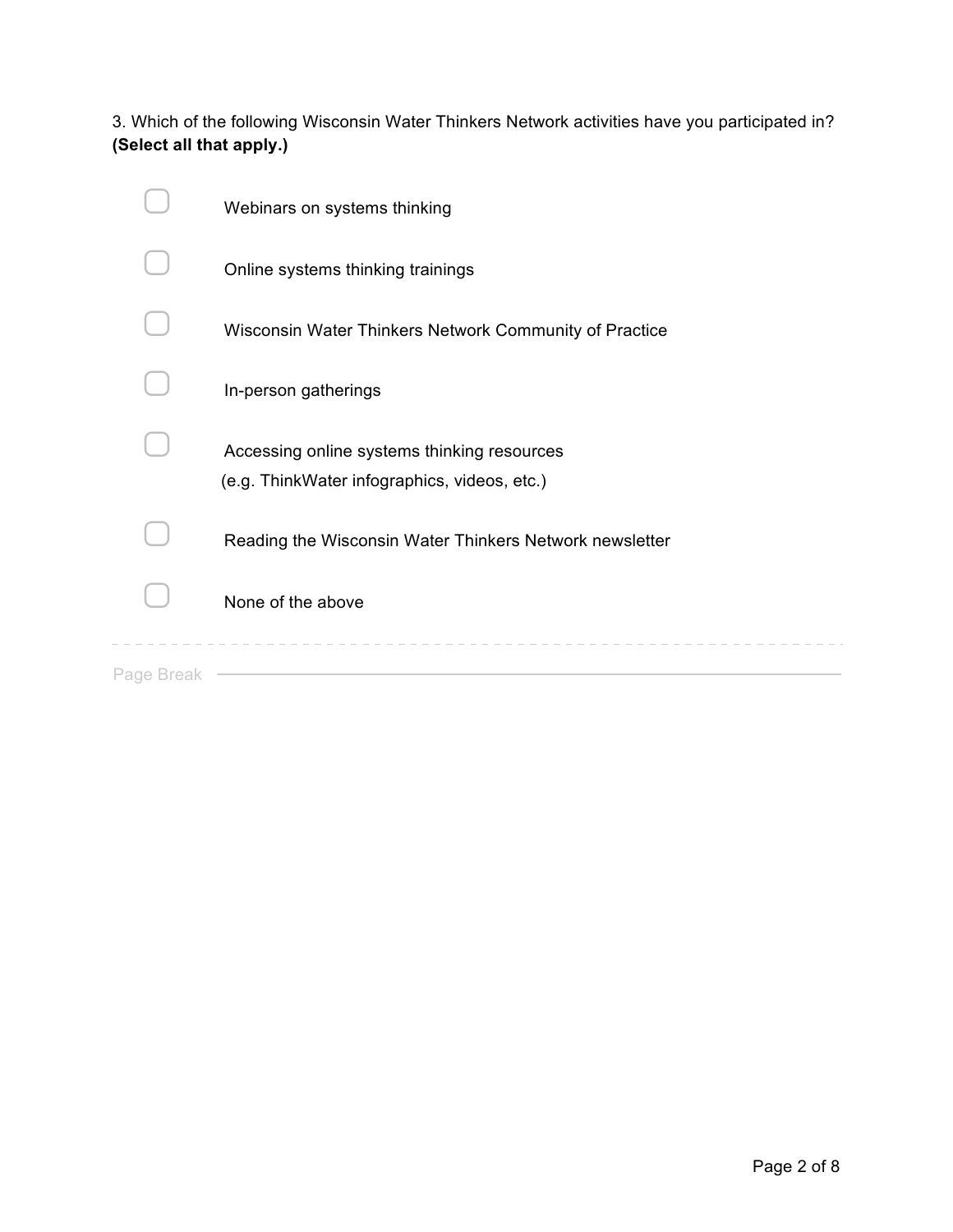4. To what extent do you agree or disagree with the following statements?

|                                                                                                                             | Strongly<br>disagree | <b>Disagree</b> | <b>Neither</b><br>disagree<br>nor agree | Agree | Strongly<br>agree | Don't know |
|-----------------------------------------------------------------------------------------------------------------------------|----------------------|-----------------|-----------------------------------------|-------|-------------------|------------|
| a) Engage in<br>critical<br>dialogue<br>about<br>effective<br>water<br>education,<br>outreach,<br>and public<br>engagement. |                      |                 |                                         |       |                   |            |
| b) Learn<br>about<br>systems<br>thinking.                                                                                   |                      |                 |                                         |       |                   |            |
| c) Apply<br>systems<br>thinking.                                                                                            |                      |                 |                                         |       |                   |            |
| d) Learn<br>about other<br>water-related<br>efforts in<br>Wisconsin.                                                        |                      |                 |                                         |       |                   |            |
| e) Access<br>resources<br>that are<br>valuable to<br>your work.                                                             |                      |                 |                                         |       |                   |            |
| f) Network<br>with people<br>involved in<br>water-related<br>efforts.                                                       |                      |                 |                                         |       |                   |            |

## **Wisconsin Water Thinkers Network has created a space for you to:**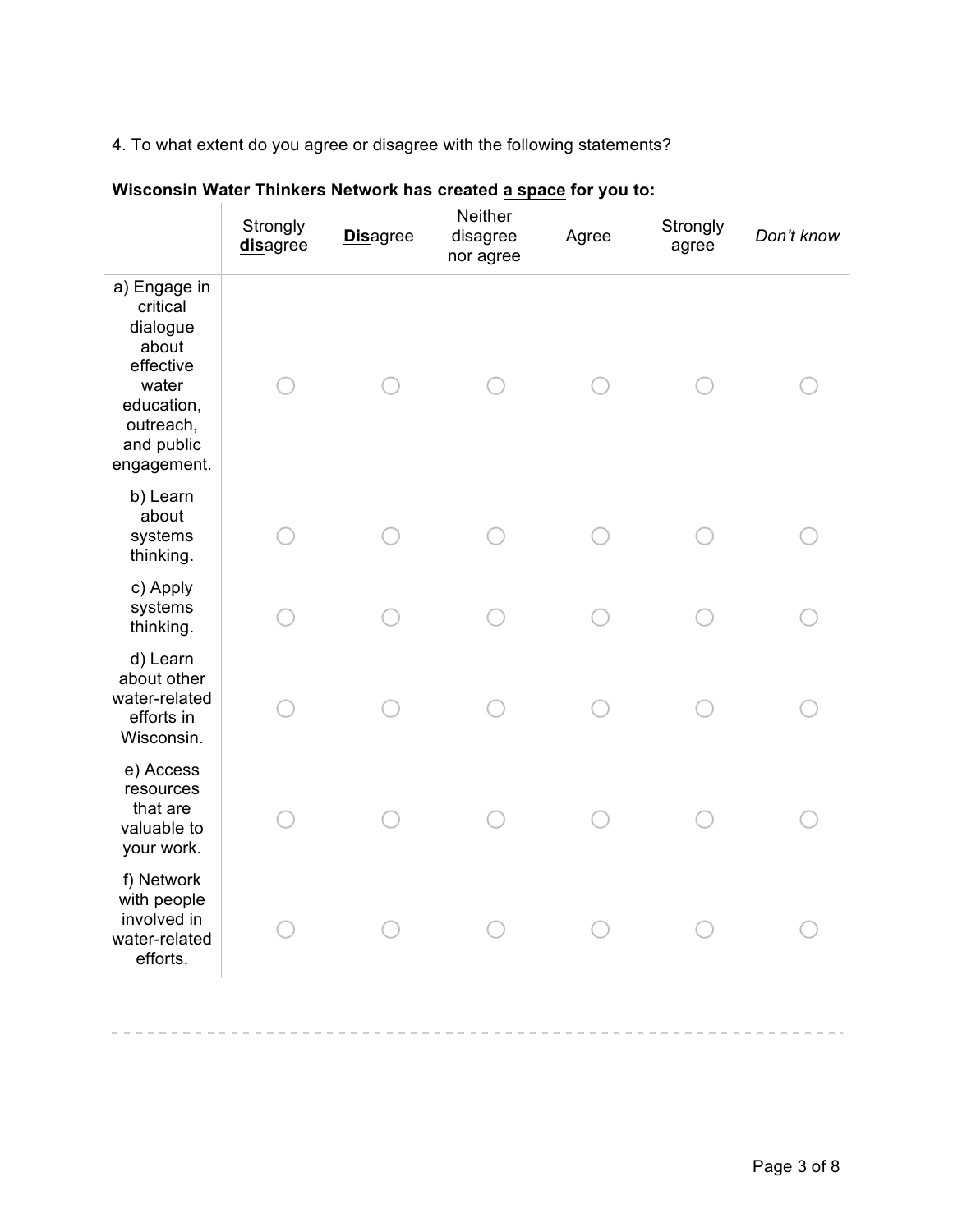5. Has your involvement with the Wisconsin Water Thinkers Network improved your ability to deliver effective and strategic water programming?

| $\supset$ Yes         |
|-----------------------|
| $\supset$ No          |
| $\bigcirc$ Don't know |
|                       |
| Page Break            |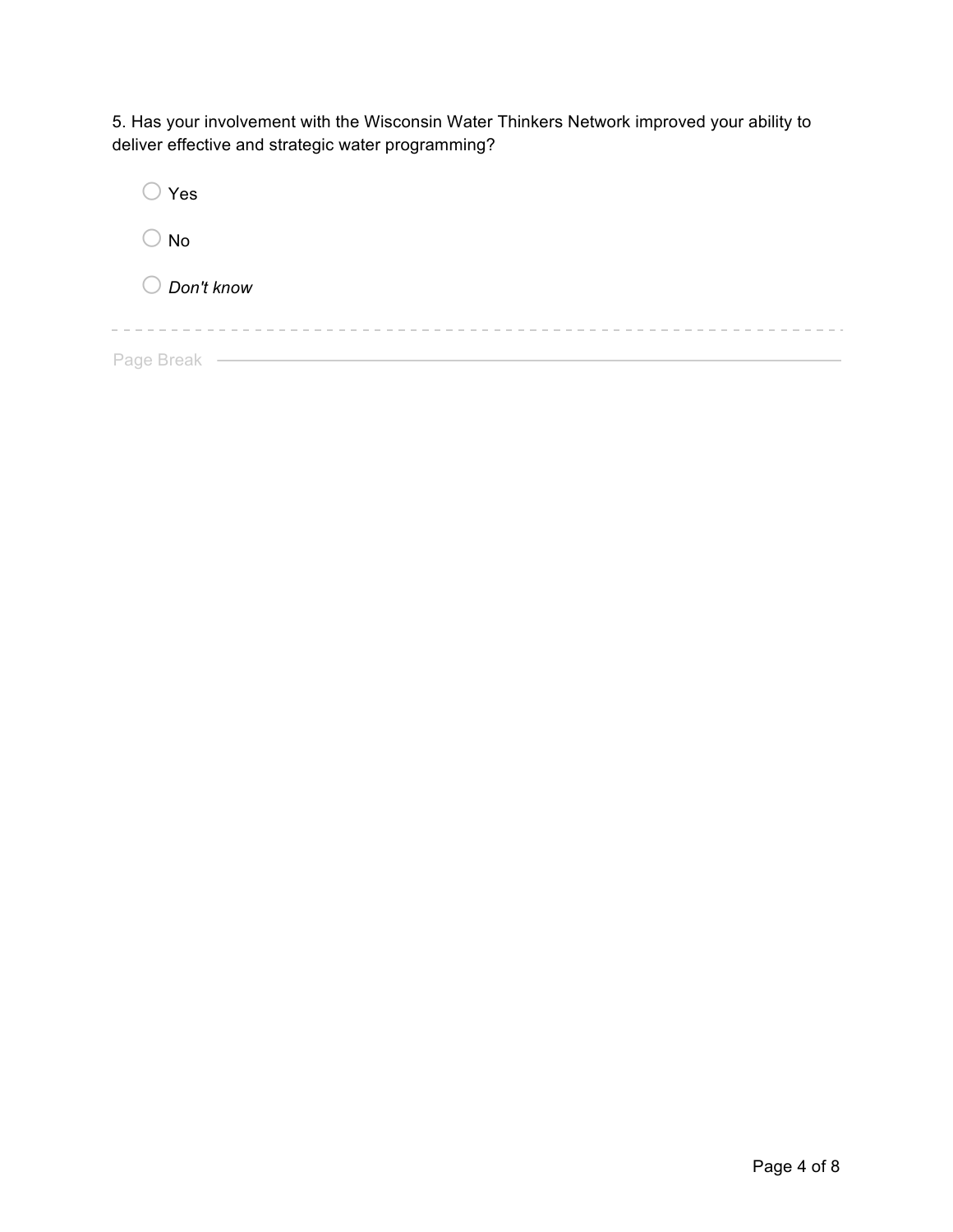If respondent selects *yes* for question 5 then display question 6:

6. **In what ways** has your involvement with the Wisconsin Water Thinkers Network improved your ability to deliver effective and strategic water programming? Please elaborate.

\_\_\_\_\_\_\_\_\_\_\_\_\_\_\_\_\_\_\_\_\_\_\_\_\_\_\_\_\_\_\_\_\_\_\_\_\_\_\_\_\_\_\_\_\_\_\_\_\_\_\_\_\_\_\_\_\_\_\_\_\_\_\_\_

\_\_\_\_\_\_\_\_\_\_\_\_\_\_\_\_\_\_\_\_\_\_\_\_\_\_\_\_\_\_\_\_\_\_\_\_\_\_\_\_\_\_\_\_\_\_\_\_\_\_\_\_\_\_\_\_\_\_\_\_\_\_\_\_

\_\_\_\_\_\_\_\_\_\_\_\_\_\_\_\_\_\_\_\_\_\_\_\_\_\_\_\_\_\_\_\_\_\_\_\_\_\_\_\_\_\_\_\_\_\_\_\_\_\_\_\_\_\_\_\_\_\_\_\_\_\_\_\_

\_\_\_\_\_\_\_\_\_\_\_\_\_\_\_\_\_\_\_\_\_\_\_\_\_\_\_\_\_\_\_\_\_\_\_\_\_\_\_\_\_\_\_\_\_\_\_\_\_\_\_\_\_\_\_\_\_\_\_\_\_\_\_\_

\_\_\_\_\_\_\_\_\_\_\_\_\_\_\_\_\_\_\_\_\_\_\_\_\_\_\_\_\_\_\_\_\_\_\_\_\_\_\_\_\_\_\_\_\_\_\_\_\_\_\_\_\_\_\_\_\_\_\_\_\_\_\_\_

If respondent selects *no* for question 5 then display question 7:

7. What can the Wisconsin Water Thinkers Network do differently to improve your ability to deliver effective and strategic water programming? Please elaborate.

\_\_\_\_\_\_\_\_\_\_\_\_\_\_\_\_\_\_\_\_\_\_\_\_\_\_\_\_\_\_\_\_\_\_\_\_\_\_\_\_\_\_\_\_\_\_\_\_\_\_\_\_\_\_\_\_\_\_\_\_\_\_\_\_

\_\_\_\_\_\_\_\_\_\_\_\_\_\_\_\_\_\_\_\_\_\_\_\_\_\_\_\_\_\_\_\_\_\_\_\_\_\_\_\_\_\_\_\_\_\_\_\_\_\_\_\_\_\_\_\_\_\_\_\_\_\_\_\_

\_\_\_\_\_\_\_\_\_\_\_\_\_\_\_\_\_\_\_\_\_\_\_\_\_\_\_\_\_\_\_\_\_\_\_\_\_\_\_\_\_\_\_\_\_\_\_\_\_\_\_\_\_\_\_\_\_\_\_\_\_\_\_\_

\_\_\_\_\_\_\_\_\_\_\_\_\_\_\_\_\_\_\_\_\_\_\_\_\_\_\_\_\_\_\_\_\_\_\_\_\_\_\_\_\_\_\_\_\_\_\_\_\_\_\_\_\_\_\_\_\_\_\_\_\_\_\_\_

\_\_\_\_\_\_\_\_\_\_\_\_\_\_\_\_\_\_\_\_\_\_\_\_\_\_\_\_\_\_\_\_\_\_\_\_\_\_\_\_\_\_\_\_\_\_\_\_\_\_\_\_\_\_\_\_\_\_\_\_\_\_\_\_

8. Has learning about systems thinking changed how you think about or approach water issues?

 $\bigcirc$  Yes  $\bigcirc$  No o *Don't know* Page Break ——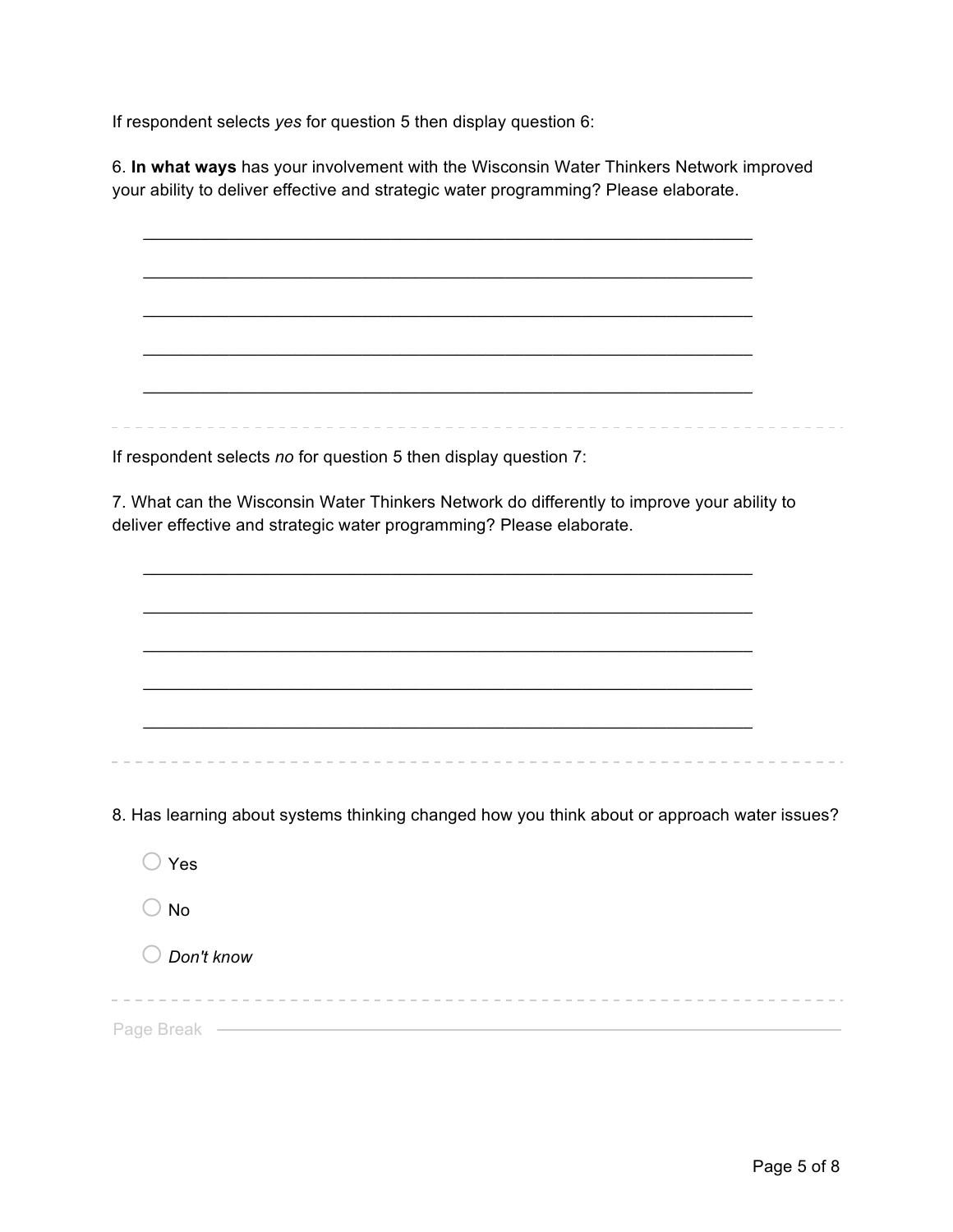If respondent selects *yes* for question 8 then display question 9:

9. **In what ways** has learning about systems thinking changed how you think about or approach water issues? Please elaborate.

\_\_\_\_\_\_\_\_\_\_\_\_\_\_\_\_\_\_\_\_\_\_\_\_\_\_\_\_\_\_\_\_\_\_\_\_\_\_\_\_\_\_\_\_\_\_\_\_\_\_\_\_\_\_\_\_\_\_\_\_\_\_\_\_

\_\_\_\_\_\_\_\_\_\_\_\_\_\_\_\_\_\_\_\_\_\_\_\_\_\_\_\_\_\_\_\_\_\_\_\_\_\_\_\_\_\_\_\_\_\_\_\_\_\_\_\_\_\_\_\_\_\_\_\_\_\_\_\_

\_\_\_\_\_\_\_\_\_\_\_\_\_\_\_\_\_\_\_\_\_\_\_\_\_\_\_\_\_\_\_\_\_\_\_\_\_\_\_\_\_\_\_\_\_\_\_\_\_\_\_\_\_\_\_\_\_\_\_\_\_\_\_\_

\_\_\_\_\_\_\_\_\_\_\_\_\_\_\_\_\_\_\_\_\_\_\_\_\_\_\_\_\_\_\_\_\_\_\_\_\_\_\_\_\_\_\_\_\_\_\_\_\_\_\_\_\_\_\_\_\_\_\_\_\_\_\_\_

\_\_\_\_\_\_\_\_\_\_\_\_\_\_\_\_\_\_\_\_\_\_\_\_\_\_\_\_\_\_\_\_\_\_\_\_\_\_\_\_\_\_\_\_\_\_\_\_\_\_\_\_\_\_\_\_\_\_\_\_\_\_\_\_

If respondent selects *no* for question 8 then display question 10:

10. What can the Wisconsin Water Thinkers Network do differently to help you incorporate systems thinking in how you think about or approach water issues? Please elaborate.

\_\_\_\_\_\_\_\_\_\_\_\_\_\_\_\_\_\_\_\_\_\_\_\_\_\_\_\_\_\_\_\_\_\_\_\_\_\_\_\_\_\_\_\_\_\_\_\_\_\_\_\_\_\_\_\_\_\_\_\_\_\_\_\_

\_\_\_\_\_\_\_\_\_\_\_\_\_\_\_\_\_\_\_\_\_\_\_\_\_\_\_\_\_\_\_\_\_\_\_\_\_\_\_\_\_\_\_\_\_\_\_\_\_\_\_\_\_\_\_\_\_\_\_\_\_\_\_\_

\_\_\_\_\_\_\_\_\_\_\_\_\_\_\_\_\_\_\_\_\_\_\_\_\_\_\_\_\_\_\_\_\_\_\_\_\_\_\_\_\_\_\_\_\_\_\_\_\_\_\_\_\_\_\_\_\_\_\_\_\_\_\_\_

\_\_\_\_\_\_\_\_\_\_\_\_\_\_\_\_\_\_\_\_\_\_\_\_\_\_\_\_\_\_\_\_\_\_\_\_\_\_\_\_\_\_\_\_\_\_\_\_\_\_\_\_\_\_\_\_\_\_\_\_\_\_\_\_

\_\_\_\_\_\_\_\_\_\_\_\_\_\_\_\_\_\_\_\_\_\_\_\_\_\_\_\_\_\_\_\_\_\_\_\_\_\_\_\_\_\_\_\_\_\_\_\_\_\_\_\_\_\_\_\_\_\_\_\_\_\_\_\_

11. What other impacts, if any, has your involvement with the Wisconsin Water Thinkers Network had on you? Please elaborate.

\_\_\_\_\_\_\_\_\_\_\_\_\_\_\_\_\_\_\_\_\_\_\_\_\_\_\_\_\_\_\_\_\_\_\_\_\_\_\_\_\_\_\_\_\_\_\_\_\_\_\_\_\_\_\_\_\_\_\_\_\_\_\_\_

\_\_\_\_\_\_\_\_\_\_\_\_\_\_\_\_\_\_\_\_\_\_\_\_\_\_\_\_\_\_\_\_\_\_\_\_\_\_\_\_\_\_\_\_\_\_\_\_\_\_\_\_\_\_\_\_\_\_\_\_\_\_\_\_

\_\_\_\_\_\_\_\_\_\_\_\_\_\_\_\_\_\_\_\_\_\_\_\_\_\_\_\_\_\_\_\_\_\_\_\_\_\_\_\_\_\_\_\_\_\_\_\_\_\_\_\_\_\_\_\_\_\_\_\_\_\_\_\_

\_\_\_\_\_\_\_\_\_\_\_\_\_\_\_\_\_\_\_\_\_\_\_\_\_\_\_\_\_\_\_\_\_\_\_\_\_\_\_\_\_\_\_\_\_\_\_\_\_\_\_\_\_\_\_\_\_\_\_\_\_\_\_\_

\_\_\_\_\_\_\_\_\_\_\_\_\_\_\_\_\_\_\_\_\_\_\_\_\_\_\_\_\_\_\_\_\_\_\_\_\_\_\_\_\_\_\_\_\_\_\_\_\_\_\_\_\_\_\_\_\_\_\_\_\_\_\_\_